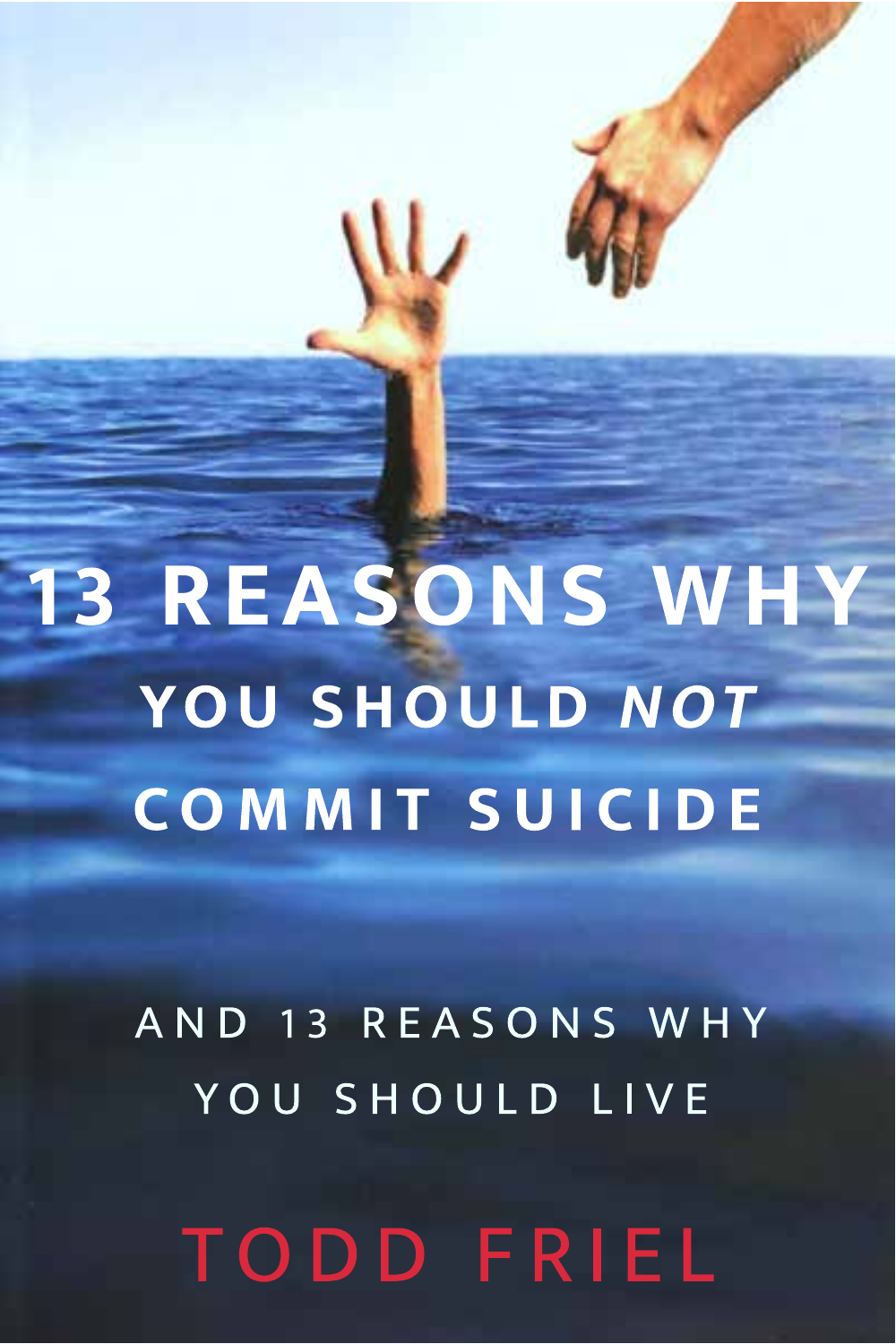

## **TODD FRIEL**

AND 13 REASONS WHY YOU SHOULD LIVE

# **13 REASONS WHY** YOU SHOULD NOT **COMMIT SUICIDE**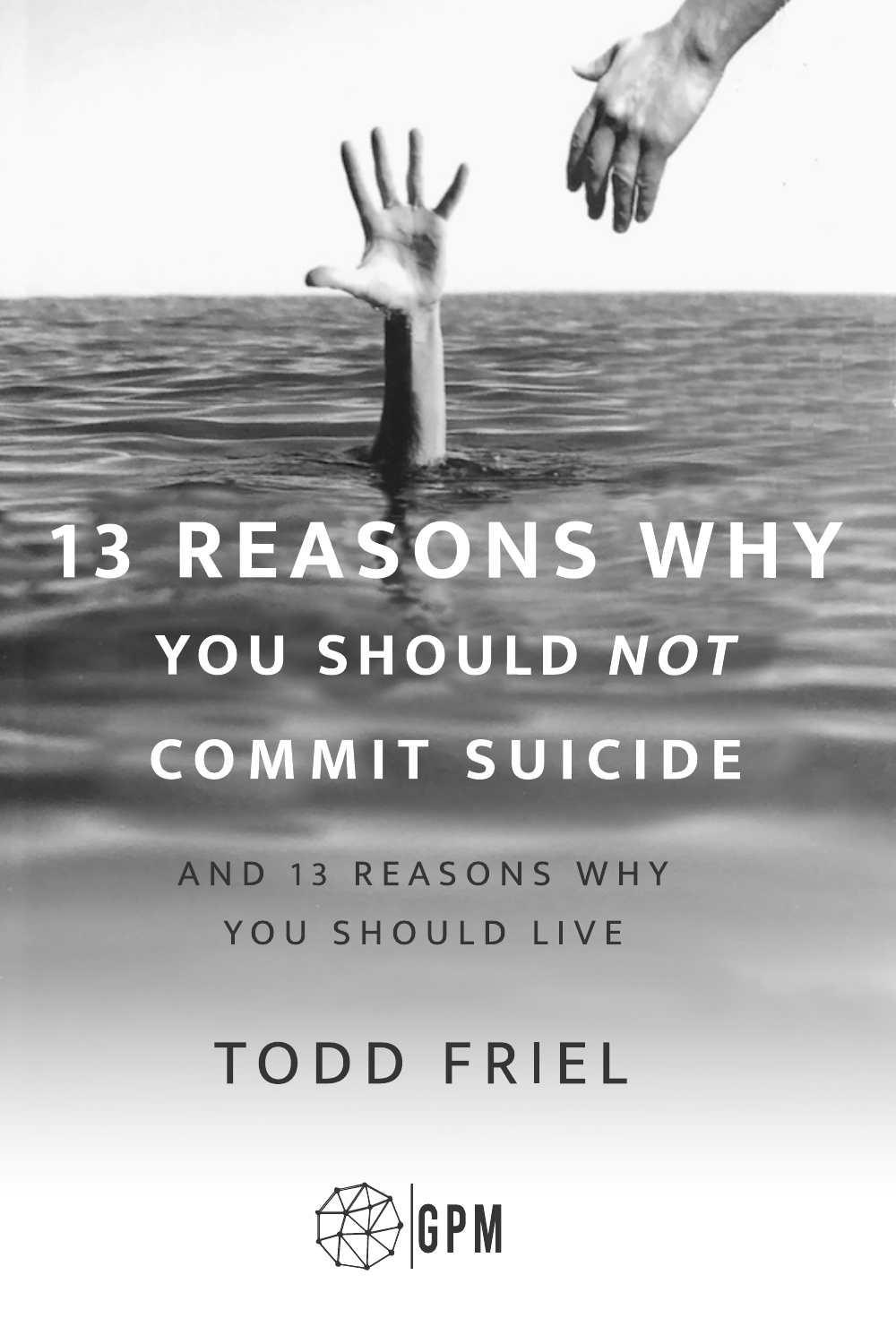#### **13 Reasons Why You Should** *Not* **Commit Suicide**

Published by: GPM 3070 Windward Plaza, Ste. F301 Alpharetta, GA 30005

© 2019 by Todd Friel. All rights reserved. No part of this publication may be reproduced, stored in a retrieval system, or transmitted by any means—electronic, mechanical, photographic (photocopying), recording, or otherwise—without prior permission in writing from the publisher.

Edited by Lynn Copeland

Design and production by Genesis Group

Printed in the United States of America

ISBN 978-1-7330080-7-5

Scripture quotations are taken from the Holy Bible, New Living Translation, copyright © 1996, 2004, 2015 by Tyndale House Foundation. Used by permission.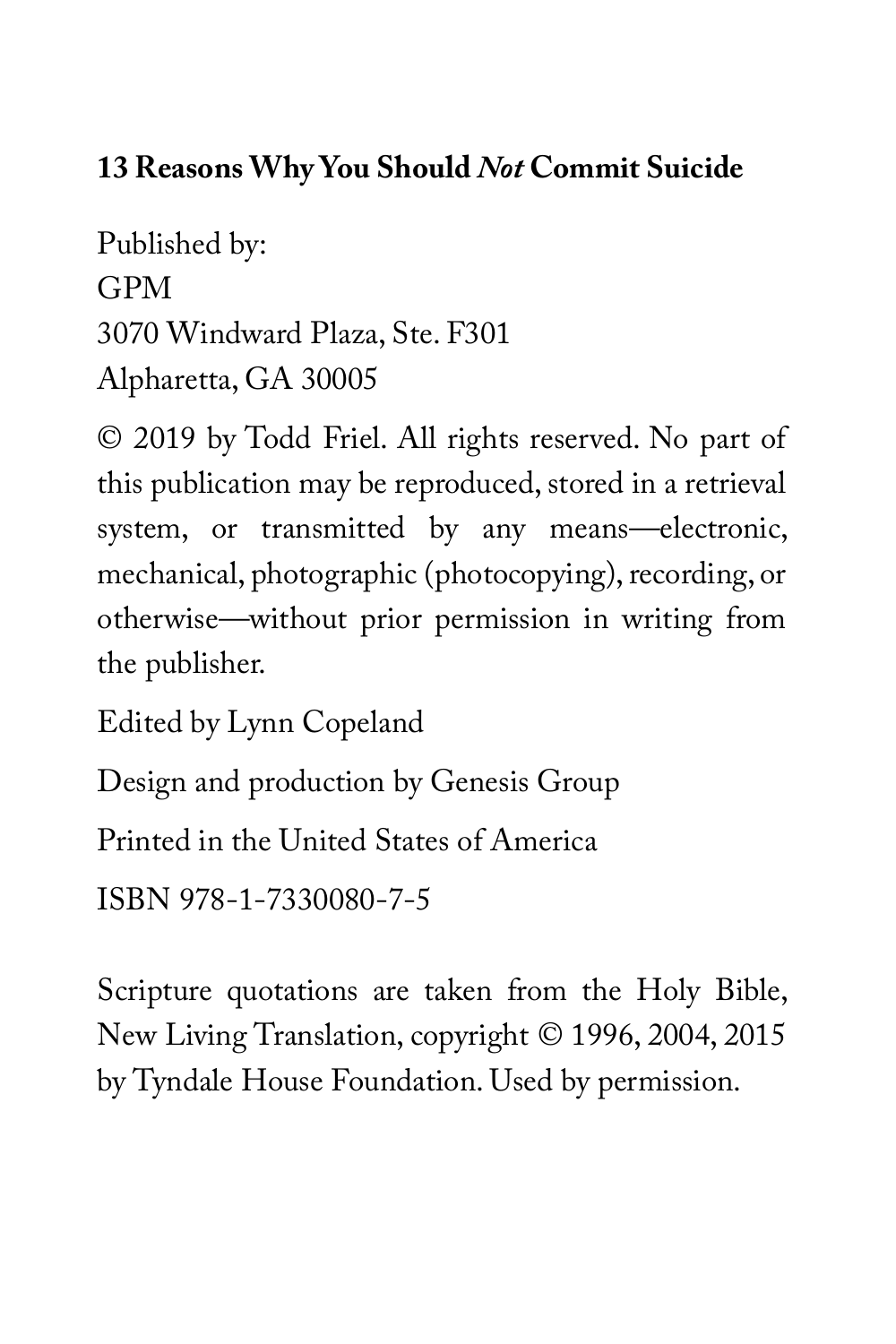## A PARABLE ABOUT YOU

magine you're sunbathing contentedly on a beach, but you're increasingly distracted by the shrieks of people playing in the ocean. They seem to be having far more fun in the water than you're having on the sand. You give in to temptation and go dip your toes in the water. Then your whole foot. The next thing you know, you're swimming and having a great time.

 Suddenly, almost imperceptibly, an undertow pulls you into deep water. You can still hear everyone having a good time, but you aren't having fun at all. You feel alone and in over your head.

 To your relief, a kindly voice from a nearby small boat says, "Take this and you will have fun again." The seemingly trustworthy stranger places a ten-pound rock in your hand and drifts away. Not only are you not having fun, this is decidedly un-fun.

The kind stranger returns and promises, "Try this and you'll be happy again." He hands you another ten-pound rock and *poof*, he's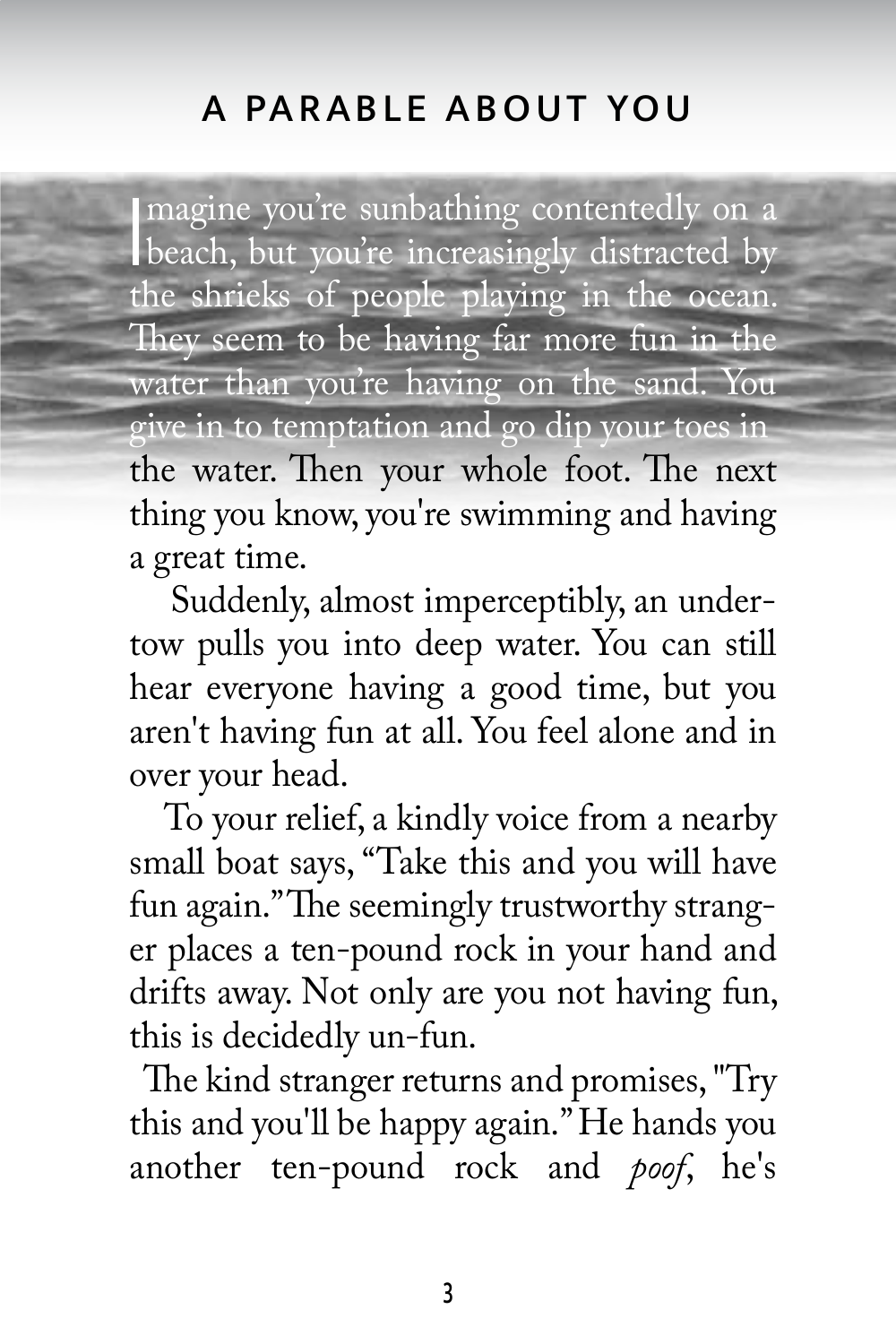gone. As your arms and legs grow weary, the waves begin to roll over your head. You can't even hear the others having fun. You're not happy; you are scared. And exhausted.

 Guess who shows up? Our kind friend hands you another stone and sincerely promises you, "Take this and you'll be safe again. You trustingly take the stone and he disappears. You feel like you are going down for the last time.

 Here is my question for you: If the kindly stranger reappeared and offered you another boulder, would you take it? Of course not.

That, my friend, is a parable about you. You've been listening to voices promising you joy, fulfillment, purpose, contentment, and happiness, but those promises were lies that delivered the exact opposite.

That is what this booklet is about: the lies that have led to your dark night, and the truth that will set you free and lead you to joy. This booklet will ask you to do something radical:

- Stop believing lies.
- Start believing truth.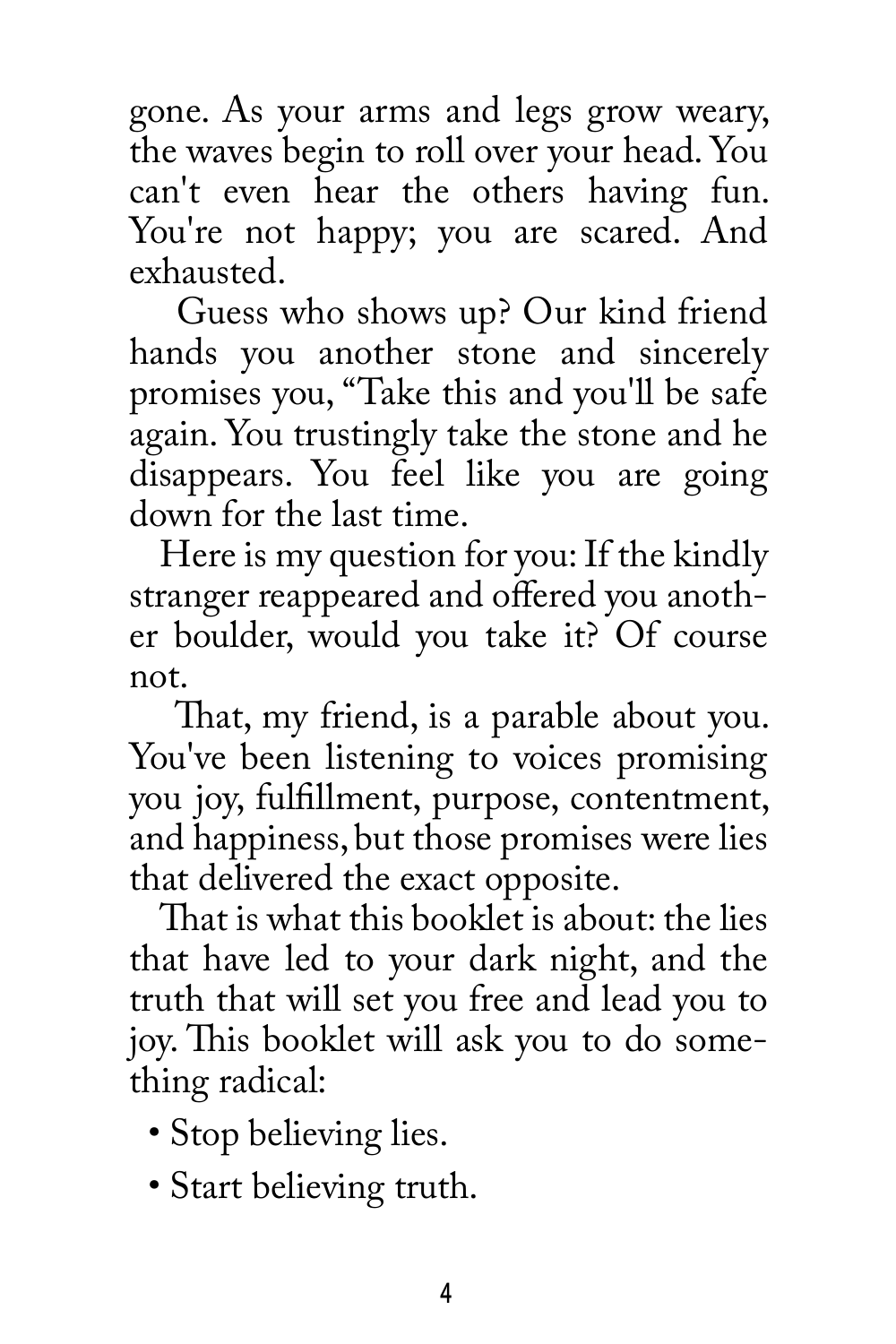• Exchange your current worldview for a better set of beliefs.

 You've listened to lies long enough and you're sinking. This booklet is a rope to pull you to shore, place you on dry ground, align your feet with reality, and set you on a path whose ultimate destination is joy. Are you ready?

## HOW YOUR BRAIN WORKS

This seemingly silly exercise could be the beginning of the end of your sadness, hopelessness, and hurt. Please think this through carefully.

 Imagine you are a train. In which order would you logically put your train cars, starting with the engine?

- Actions
- Emotions
- Thinking
- Believing

 If you said "thinking" is the engine that pulls your other cars, then you join the majority of ancient philosophers,<br>enlightenment thinkers, and enlightenment contemporary "power of posi-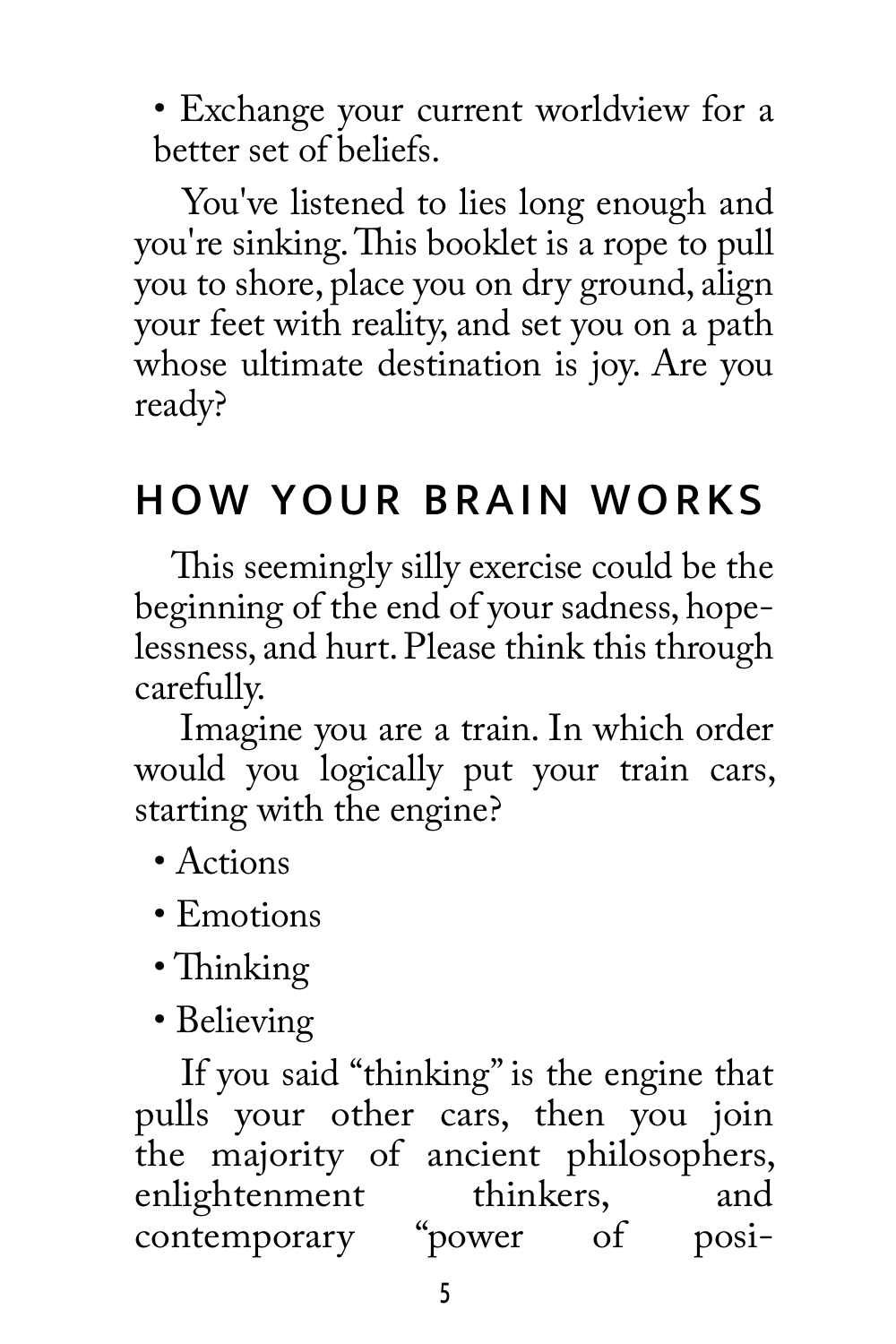tive thinking" gurus. While it seems intuitive that thinking would drive your emotions, actions, and beliefs, the Bible puts your cars in a totally different order.

The Bible teaches that your thinking is not the engine that pulls the rest of your life along. The Bible teaches that *believing* comes first, and all of your other cars follow behind. This crucial distinction is why you are currently feeling the way you are. Let me illustrate.

## **Lame Illustration #1**

Imagine I told you I deposited ten million dollars in your bank account. If you believed me:

- You would be ecstatic
- Your imagination would run wild
- You would skedaddle to your bank as fast as a shot.

Notice the order? You *believed* first, then your emotions, thinking, and actions followed. In other words, faith is the engine that drives your emotions and actions. If your life is currently off the rails, it's because your belief system is derailing you.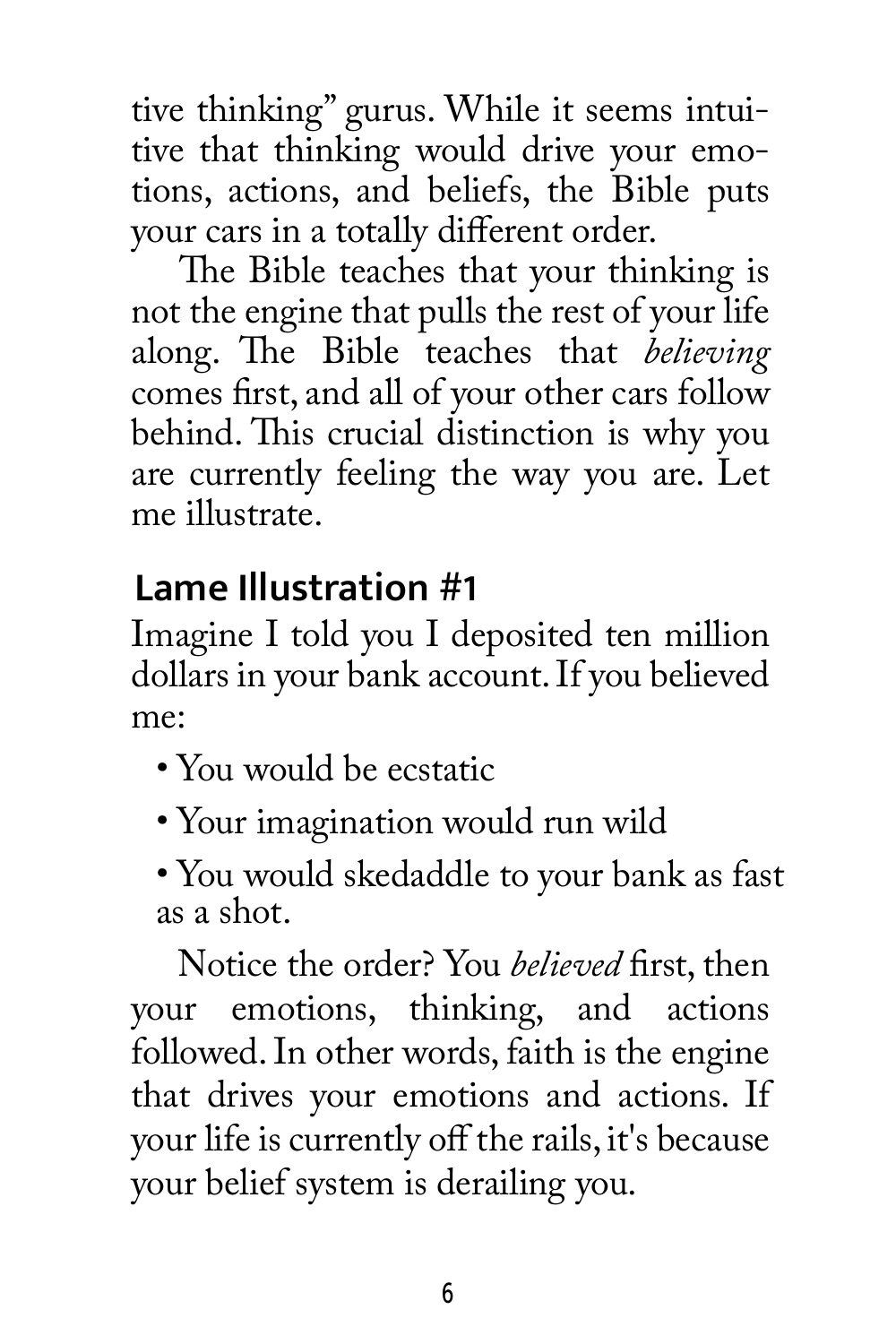Permit me to take our analogy even further. Imagine you rushed to the bank to withdraw the ten million. The teller informs you that your account doesn't have ten million dollars in it. In fact, you're overdrawn. How would you feel then?

 Truth would replace your joy with disappointment, anger, and a bit of desperation. You believed my lie and ended up wounded. In other words, a bad belief system has calamitous results.

 My friend, that is precisely why you are feeling the way you do. The world has sold you lies and made promises it cannot keep. The world has told you:

- Believe in yourself.
- You can do anything you set your mind to.
- Money will make you happy.
- Social status and outer beauty are supremely important.
- Having more Instagram followers will make you popular.
- Get bad grades and your life is ruined.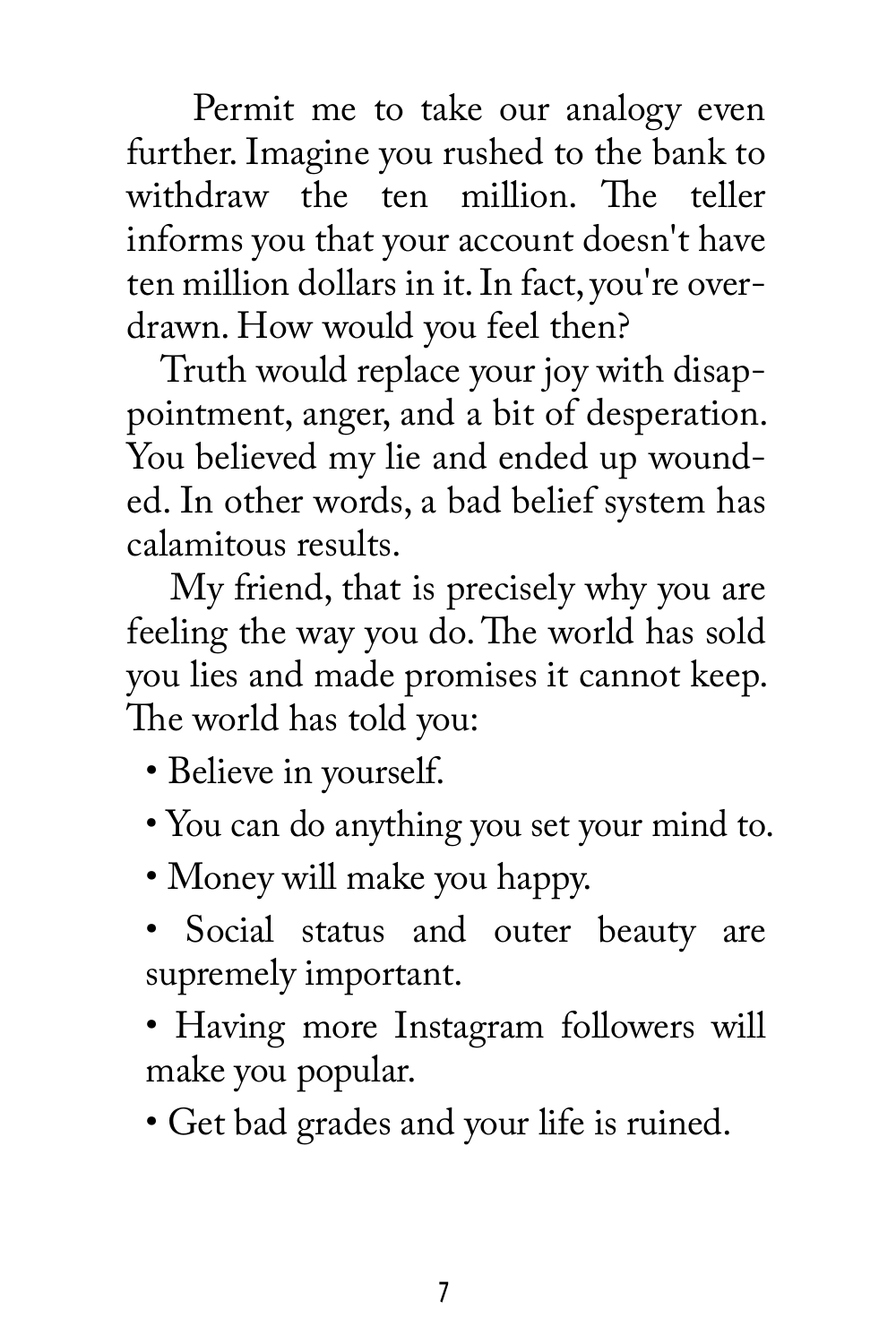• Get an unglamorous job and you're a failure.

- Your truth is true for you.
- You're a result of a cosmic accident.
- Life isn't precious.
- You can live any way you choose without regrets.
- Hooking up is harmless fun.
- Drinking and drugs make you feel better.
- There is no accountability.
- $\cdot$  There is no afterlife.
- $\cdot$  There is no God.

Those lies promised you happiness, and you believed them. You placed your trust in a godless set of values, and the world pulled the football out from under you. Now you're disappointed, angry, tired, hurting, and hopeless. The unwise thing to do is return to the same lies, hoping they will finally deliver on their promises.

 After all, it was your current beliefs that brought you to your dark place. Continuing to believe the same lies cannot bring you into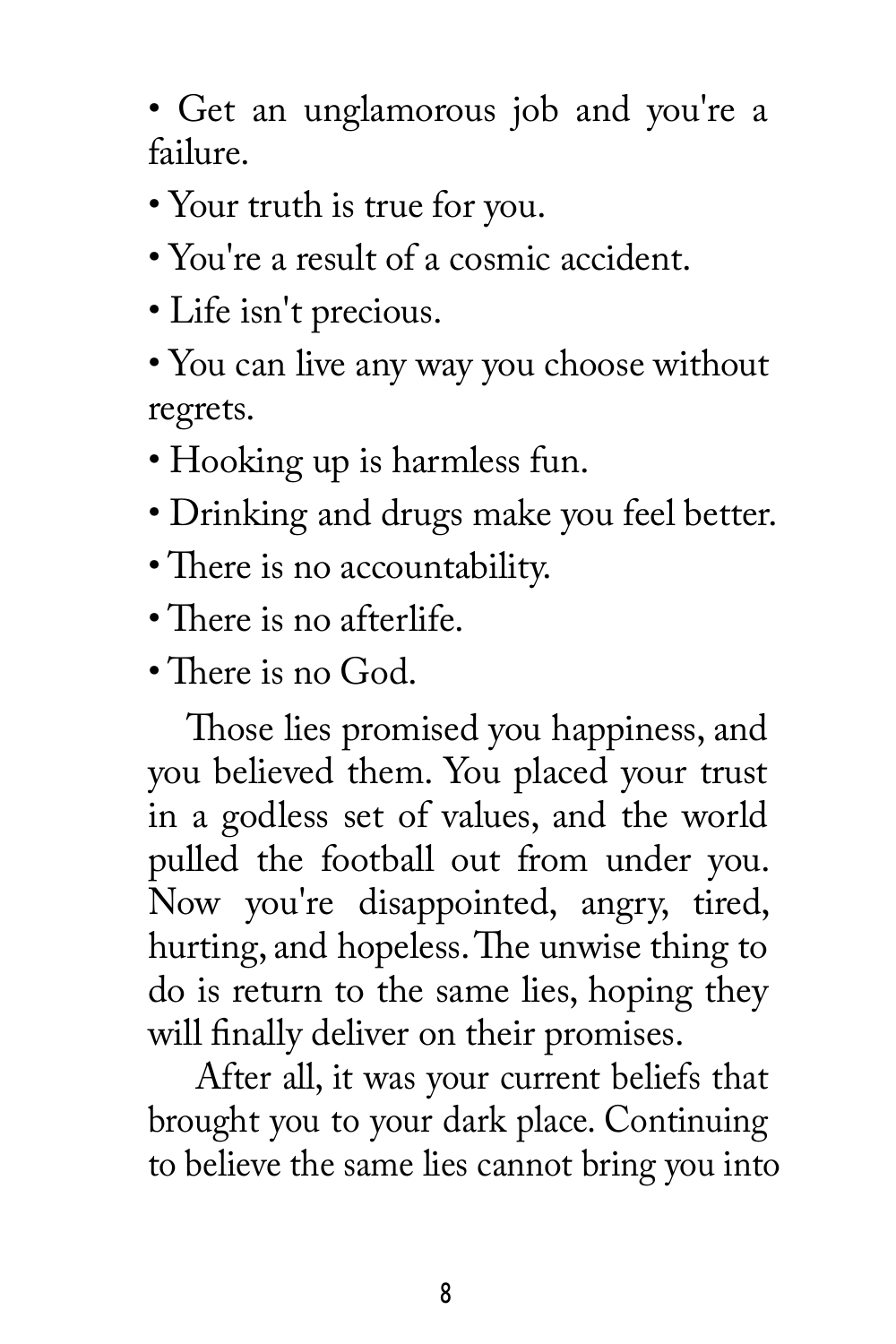the light. You need a radical change. You need a new belief system. You need to stop believing lies and start believing the truth.

 Jesus Christ said, "You are truly my disciples if you remain faithful to my teachings. And you will know the truth, and the truth will set you free" (John 8:31,32). Because you have not believed that truth, you are in bondage, a slave to lies.

#### **Lame Illustration #2**

What Steve Jobs is to Apple, God is to you.

 Steve Jobs created Apple computers, and if you try to run an Apple with non-Apple products, you are going to experience a crash.

 Similarly, God created you, and He designed you to run on His software, the Bible. If you operate with the world's understanding of reality and not His, you too are going to crash.

 My friend, you need a reboot and new software. If you ever hope to live rightly and joyfully, you must exchange your false belief system for the only faith that is real and trustworthy.

 God wants to replace your current software with His. When you believe Him and start im-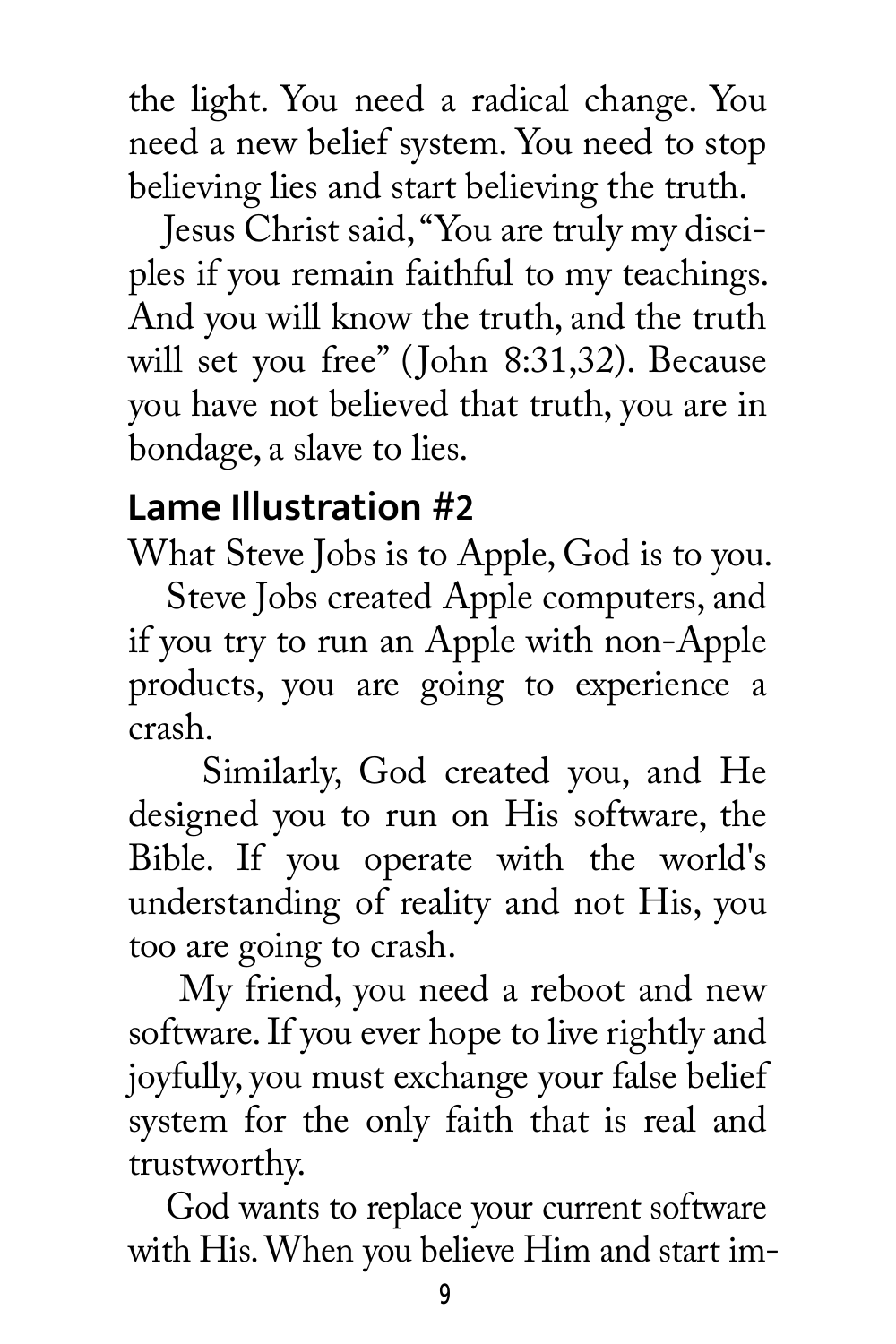porting His truth into your brain, your thinking will be gradually corrected, and your emotional monsters will progressively go away.

Jesus Christ promised, "The thief's purpose is to steal and kill and destroy. My purpose is to give them a rich and satisfying life" (John 10:10). The Bible promises you can have "God's peace, which exceeds anything we can understand" (Philippians 4:7).

*Let God change your believing, transform your thinking, and give you joy in abundance.* 

 If you don't have that kind of peace and joy, it is quite simple: you do not believe the One who made those promises. You may even attend church regularly, yet you have been following the world system and not the Savior.

 If you would like to have a joy that is unspeakable, let the Bible explain thirteen reasons why you may be suicidal and the thirteen reasons why you should live. He has done that for billions of people; He can do it for you.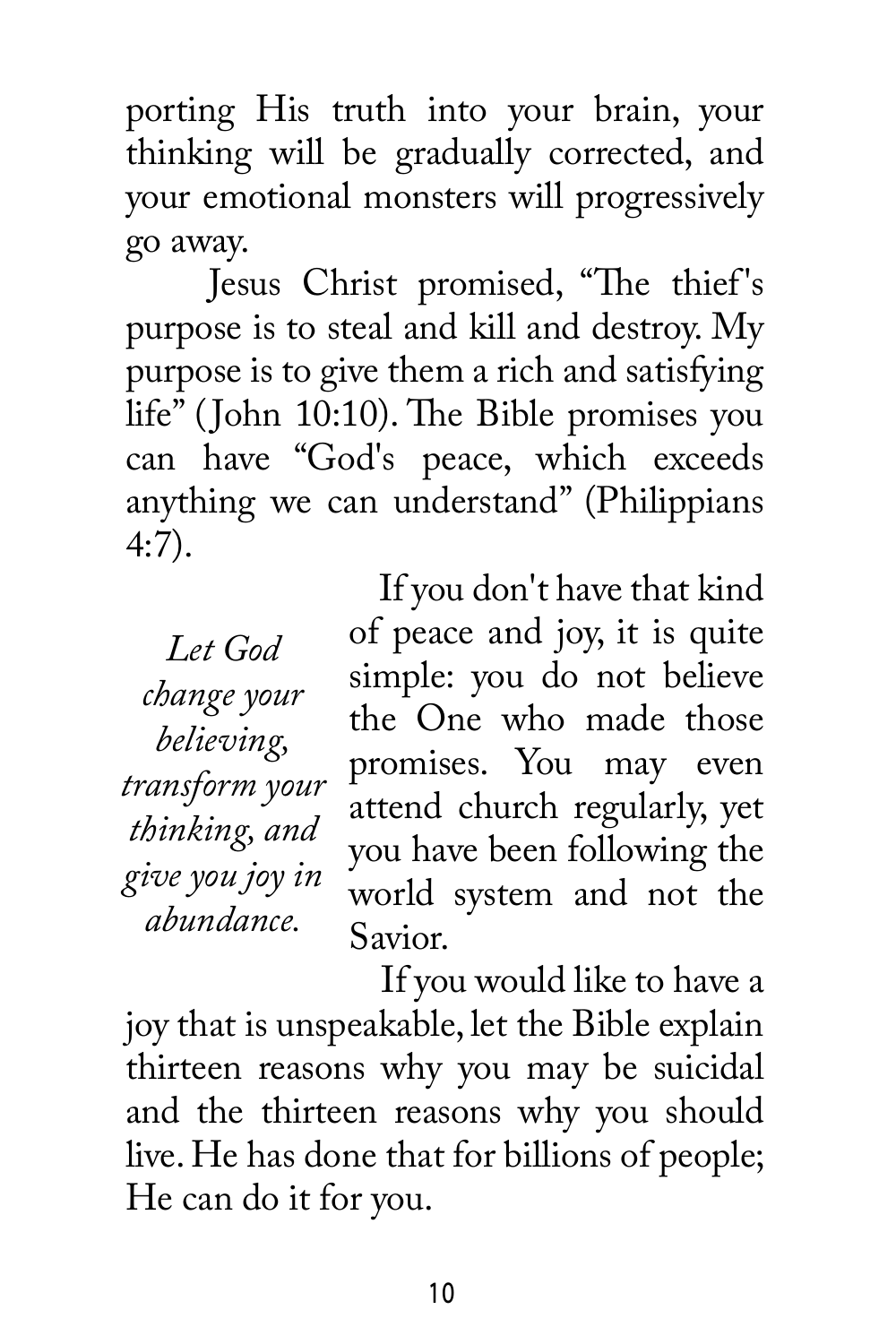

## REASON #1: CONFUSION

You studied hard for an exam that will make or break your grade. Waiting for your grade to be posted

is hugely stressful. Not knowing your fate can be agonizing.

 Most people diagnosed with a life-threatening illness say the most excruciating time was between test taking and learning the results. Not knowing what ails you is agonizing.

 Similarly, not understanding why the world is the way it is, and why we feel the way we do, is a major reason so many of us struggle to face another day. Who can blame you for being depressed when you don't know:

- What is the purpose of my existence?
- Why do I feel so rotten inside?
- Where do these black emotions come from?
- Why do I struggle while others don't seem to?
- Why don't I have hope?
- How can I make my monsters go away?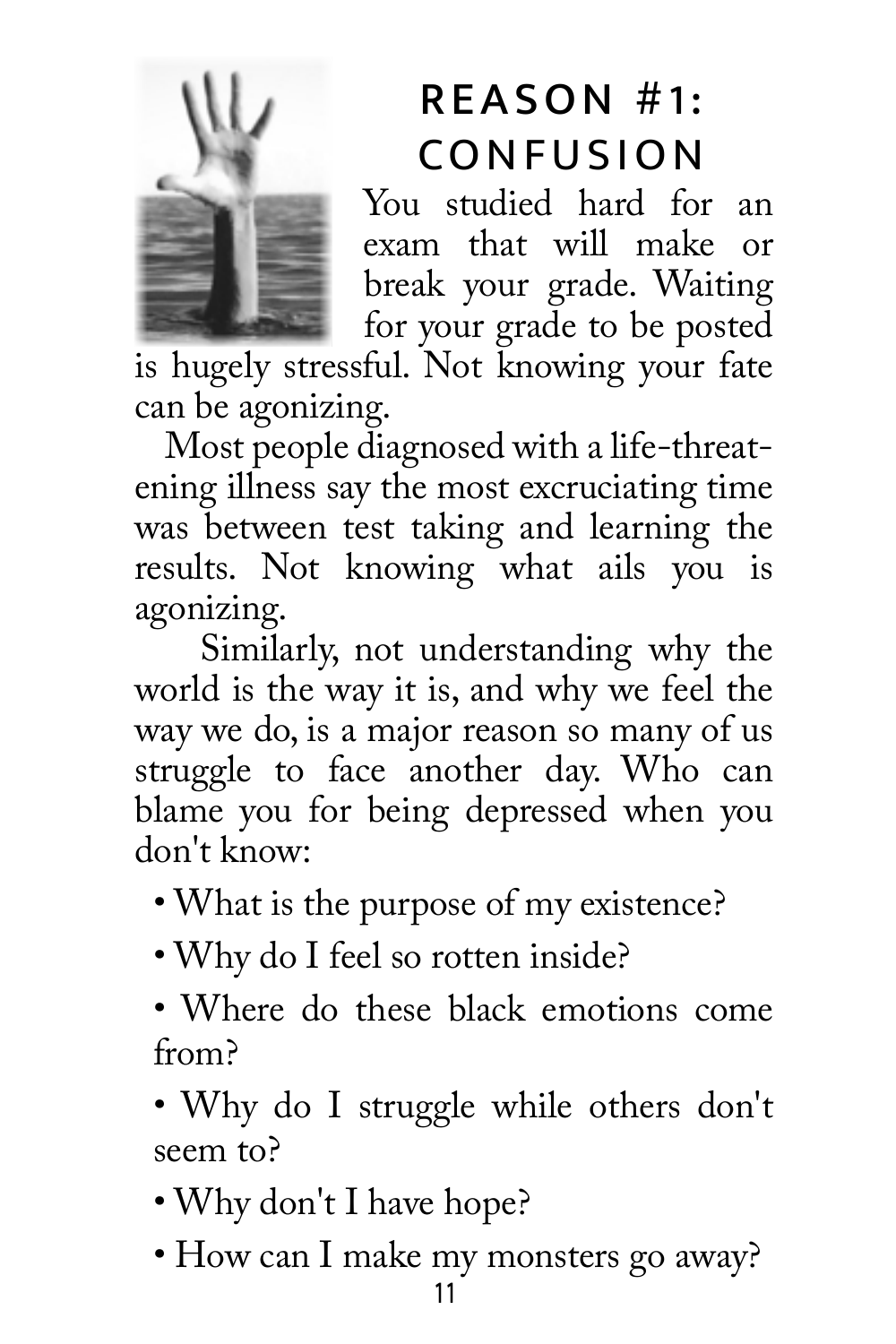The world system cannot explain why we feel such profoundly awful emotions. Where do emotions come from? Why haven't we "evolved" beyond depression and suicidal thoughts? Why do people continue to do bad things to others? Why do we hurt one another? Why is there evil? The world offers no satisfying explanations.

The best-selling book of all time does explain why this world is the way that it is, and why you are the way you are. While this section is longer than the others, it lays the foundation for everything you need to know to lift the fog of sadness.



## THE BIBLICAL SOLUTION TO **CONFUSION**

The Bible teaches that everything God made was absolutely perfect at creation. Adam and Eve,

the first humans, lived in paradise enjoying quality time with their Maker. All was well with the world, but it didn't take long for there to be trouble in paradise.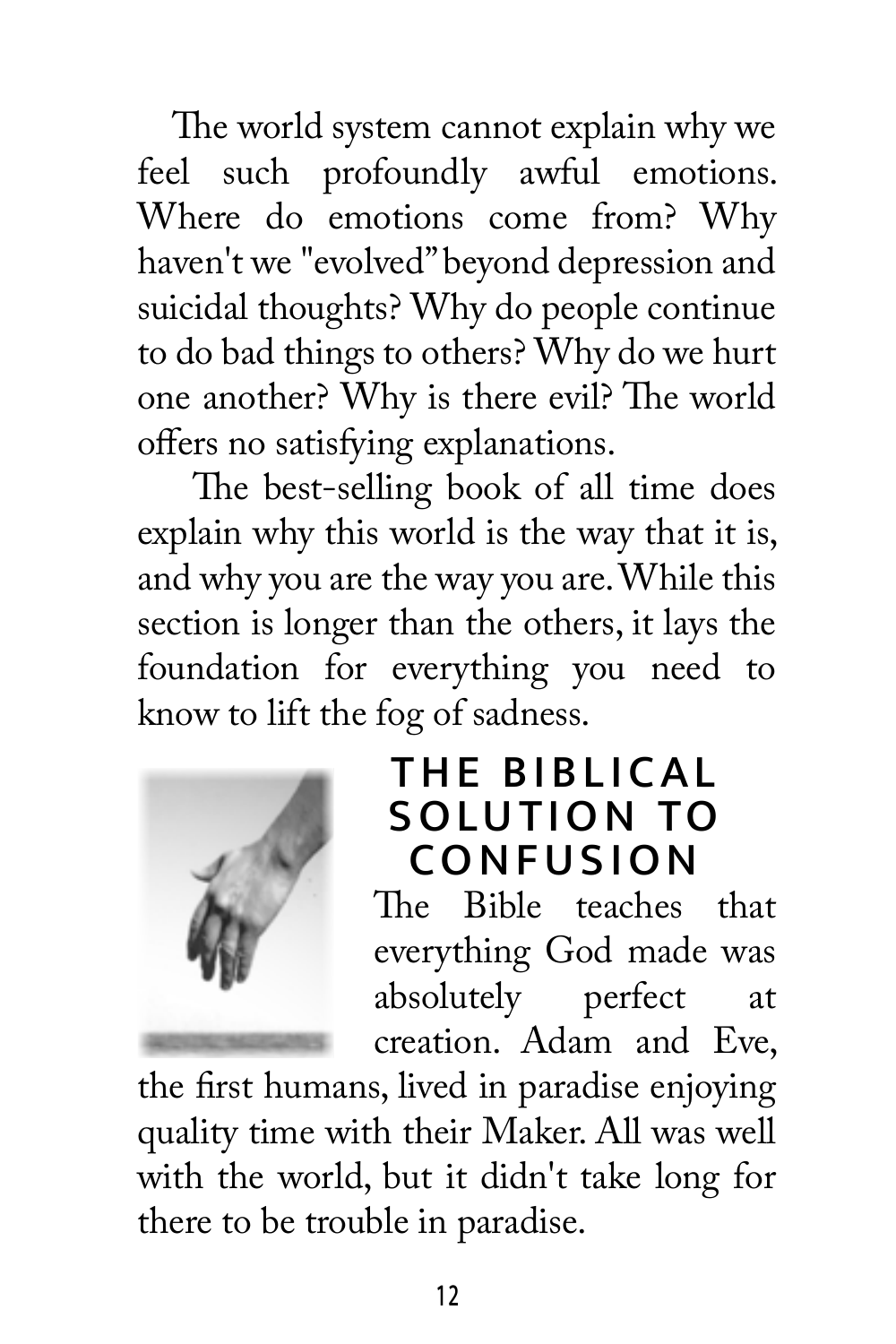Shortly after they were created, Adam and Eve believed the devil's lie and disobeyed God's only commandment, "Don't eat the fruit from that tree." When they rebelled against God and ate the forbidden fruit, the entire world fell from perfection and was placed under a curse (Genesis 3:17–19).

 Did you catch that? Instead of believing the truth of God, Adam and Eve believed the lies of the devil. They believed Satan's promises were better, so they acted on his lies, and the consequences were disastrous. That is precisely our problem. We believe the lies of the world system (led by the devil, who Jesus called the "father of lies"), and the results are always bad.

This explains why our world is simultaneously awesome and awful. God made a beautiful planet and we humans messed it up by disobeying Him. We now live in the chapter of human history that is under a curse.

Against its will, all creation was subjected to God's curse ... For we know that all creation has been groaning as in the pains of childbirth right up to the present time. (Romans 8:20,22)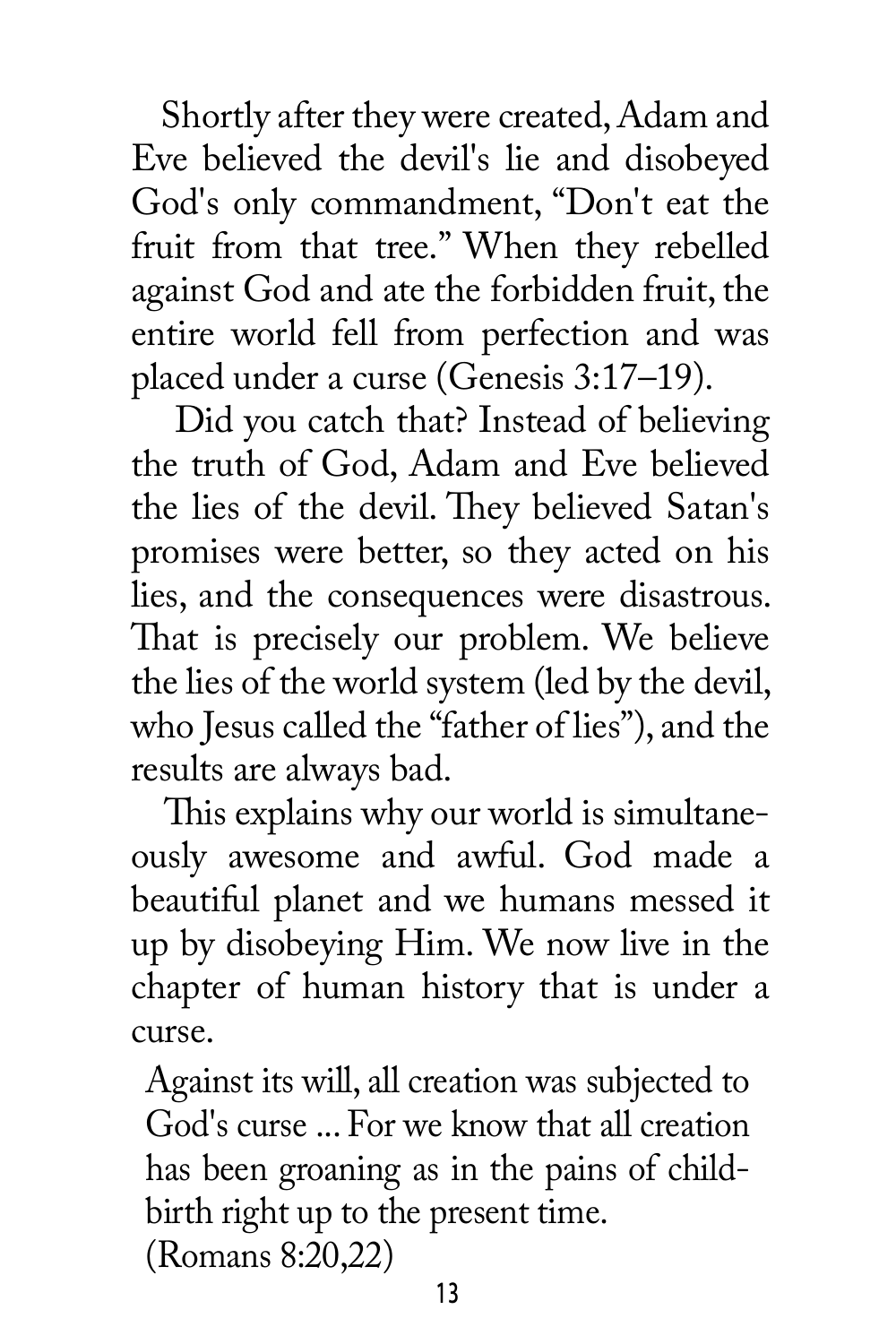This curse explains why humans do both wonderful and awful things. This curse also explains why we feel the way we do. Not only do our bodies feel the consequences of living in an imperfect world, our brains are marred by the fall as well.

 Because of sin, our thinking and emotions are not in alignment with God's thinking and emotions. We don't think or feel the way we should because our brains don't work the way they were designed to operate. You and I are victims of sin and its consequences. Thankfully, God has written another chapter of human history.

## **Good News**

As soon as man fell for the devil's lie, God promised to send a remedy for sin. That remedy is the Son of God, Jesus Christ. He left heaven and came to earth as a man to rescue the world from the consequences of the fall.

For God made Christ, who never sinned, to be the offering for our sin, so that we could be made right with God through Christ. (2 Corinthians 5:21)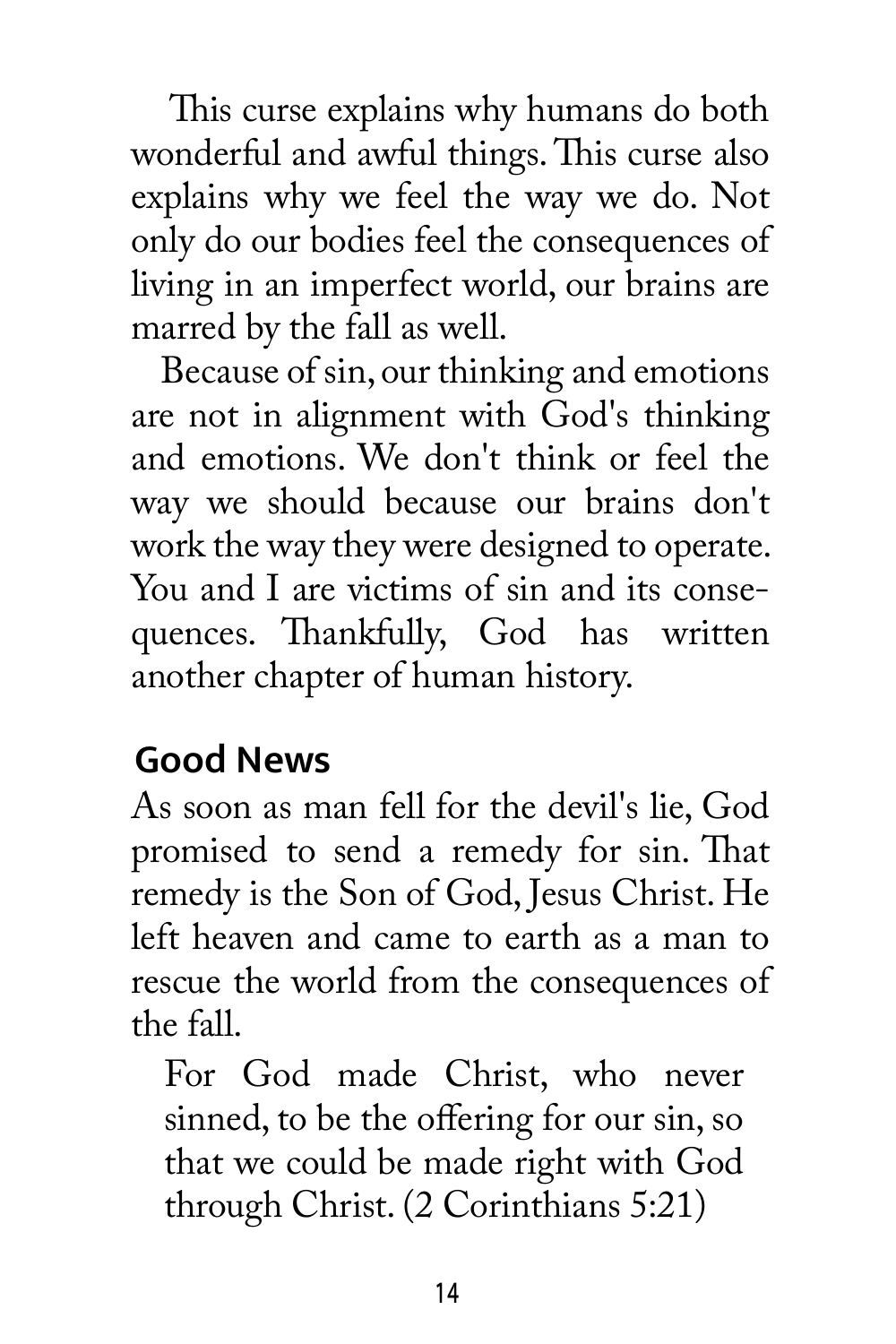You see, not only are we victims of sin, you and I are willing participants in sin (Romans 3:23). Sin is breaking God's moral laws. We lie, hate, steal, slander, hurt, gossip, lust, commit forbidden sexual acts, etc. God has also given us a conscience so we know right from wrong, and yet we do wrong anyway. We know we are guilty. Worse than that, we don't love God with all of our heart, soul, mind, and strength (Matthew 22:37). And let's be honest, who of us loves our neighbor as much as we love ourselves (Matthew 22:39)?

 Because God is loving, good, and just, He must punish lawbreakers for their criminal behavior; that is what a just judge does. God's penalty for lawbreaking is death, followed by eternity in His prison, hell. Because we are all guilty criminals, we need someone who's innocent to rescue us from the punishment we deserve.

 You and I have broken God's laws, but Jesus Christ has suffered the death penalty for us by dying on the cross, taking the punishment we deserve. Jesus was beaten, scourged, and crucified on our<br>behalf. Then three davs later He behalf. Then three days later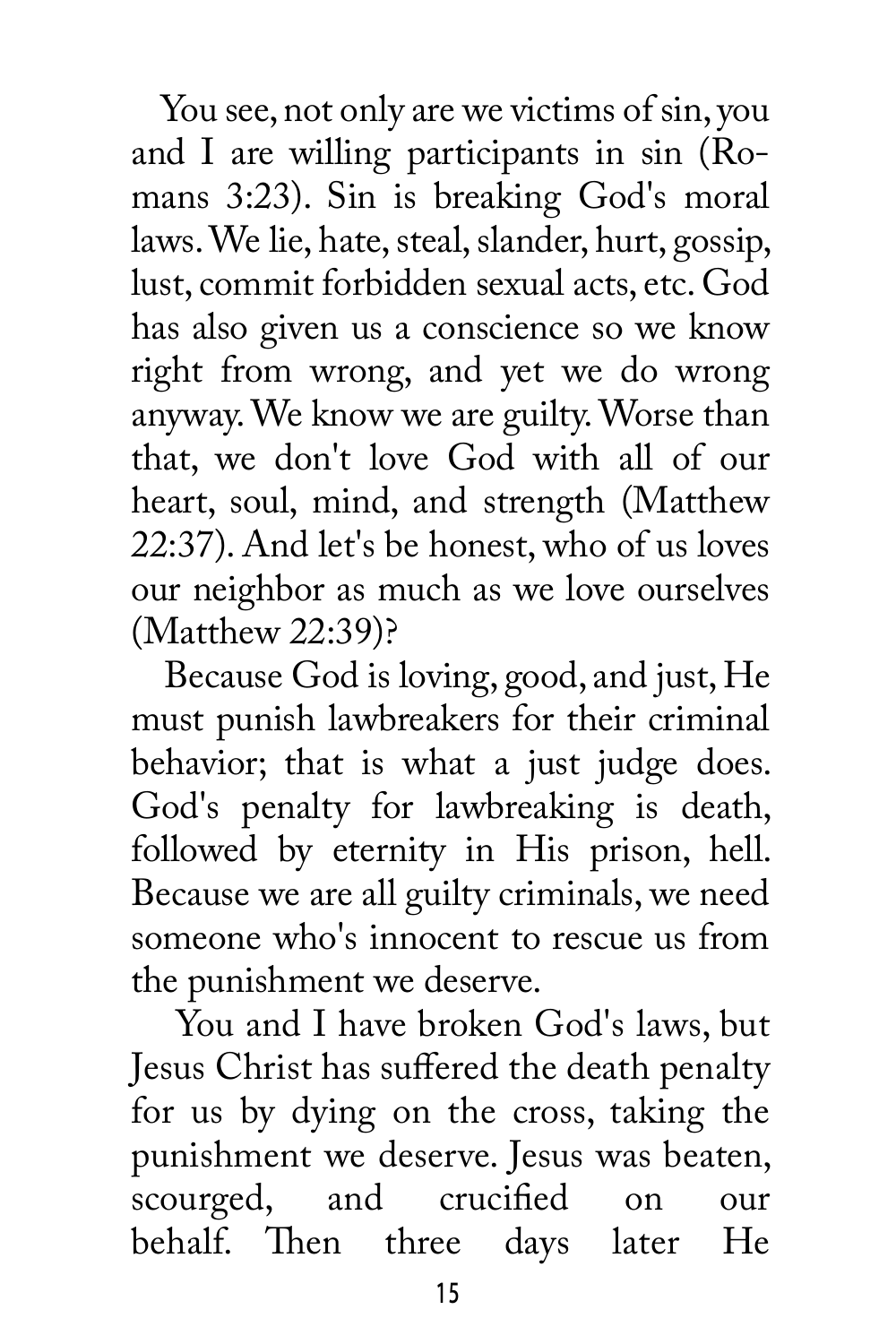rose from the grave, defeating death. Guilty criminals can now be set free from the court room of God's justice because of the death and resurrection of Jesus Christ.

 Consider how amazing that is. Few people would die for a good person, but Jesus died for bad people because He is that good. When you give Jesus your lengthy rap sheet, He will give you His flawless résumé.

Jesus Christ, God in the flesh, was brutally murdered at the hands of men to redeem the souls of men. God the Father bruised God the Son so justice could be satisfied and the court cases of sinners could be dismissed. By turning from your sins and trusting in Jesus, you can not only be forgiven for your crimes against God, but you will be granted eternal life with Him.

For the wages of sin is death, but the free gift of God is eternal life through Christ Jesus our Lord. (Romans 6:23)

God promises He will one day<br>restore this earth and make it this earth and make it perfect once more. Our planet is the story of a paradise created by God,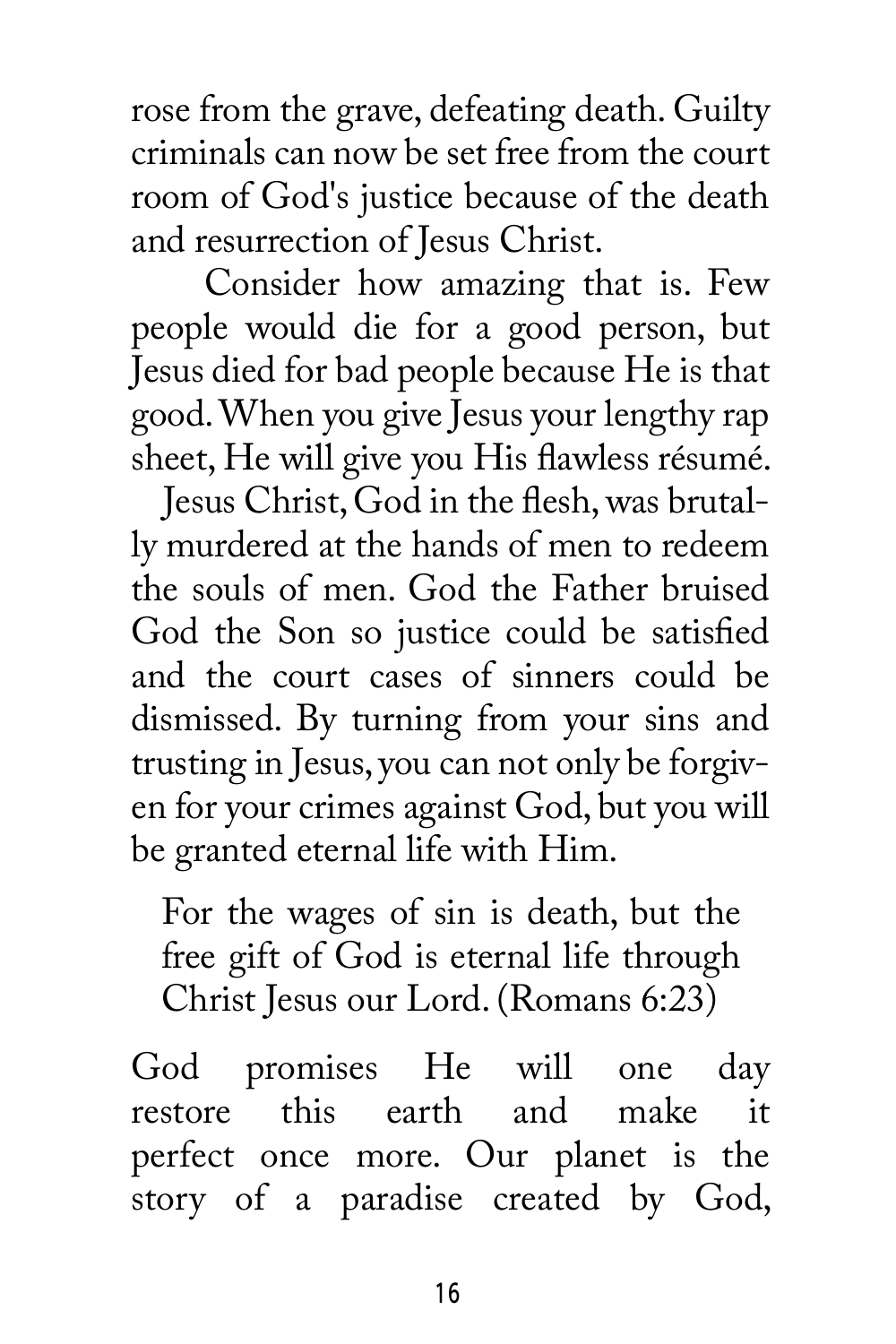paradise lost by man, and paradise regained by Jesus Christ.

 One day Jesus will return to recreate His perfect paradise, but until then we live in an era of both beauty and ugliness. We experience both joys and sorrows. We feel lost because we are lost. People do bad things because people are bad. We suffer emotionally because our emotions are fragile and broken. Worse than that, we feel estranged from our Maker because we are estranged from Him.

## **The Big Question**

Philosophers have debated the "teleological" question for millennia: What is the purpose of our existence? The world has never concocted an answer that satisfies. The Bible offers the only coherent, convincing, and consistent explanation for why things are the way they are. If you do not embrace that truth, your life will never be aligned with reality, and you will continue to feel the sting of the lies you have believed.

When you're suffering, suicide may seem attractive because it offers an end to the op-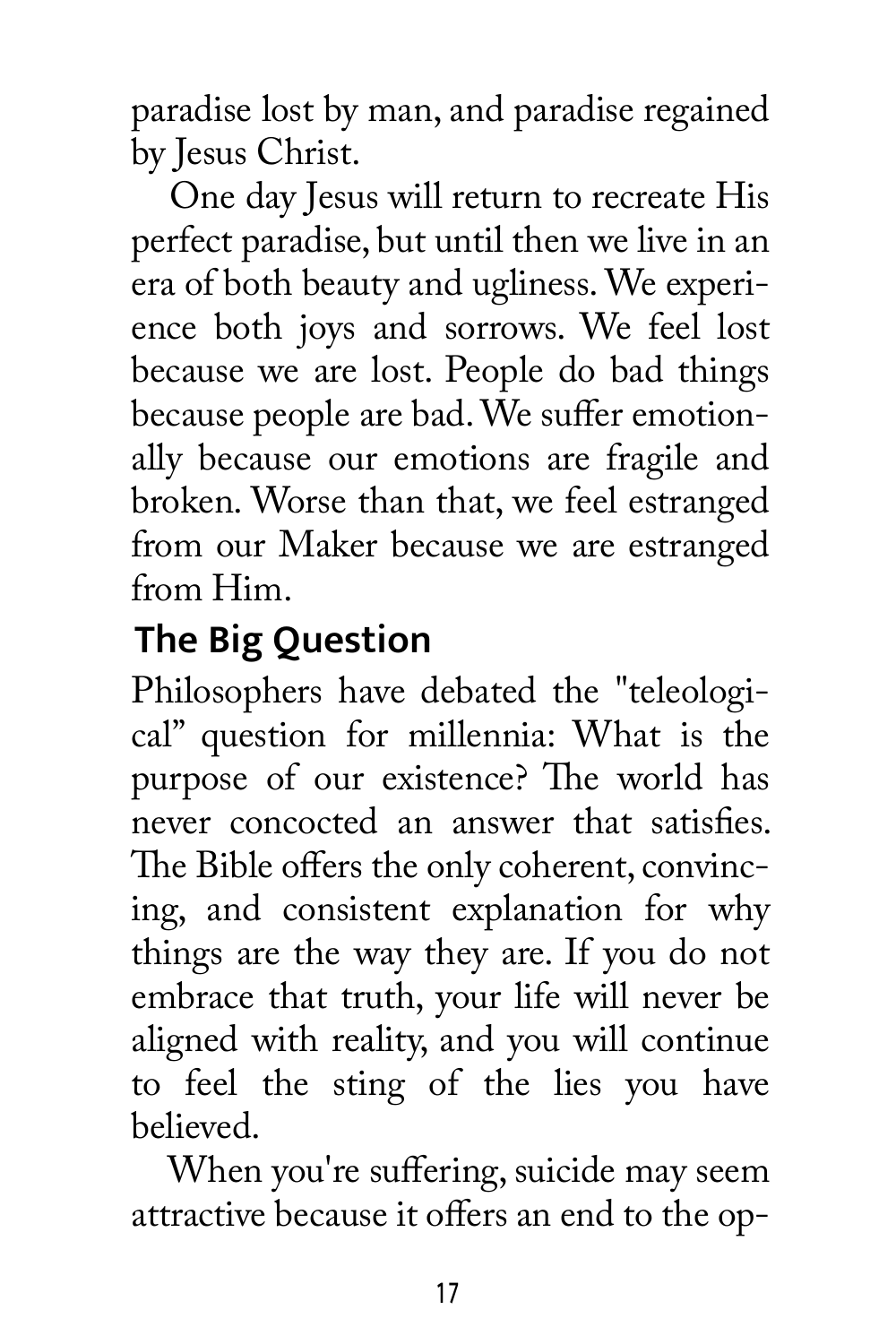pression, depression, and pain. That's a lie that's doubly tragic. If you die while your sins are unforgiven, you will not find relief from you suffering but will instead find yourself in hell for eternity. Friend, God has a much better plan for you.

 God wants to adopt you into His family, forgive all your sins, progressively reorient your thinking, heal you, and give your life meaning and significance.

 Why wouldn't you want to know the God who cares for you and fulfill the purpose for your existence? Why wouldn't you want to be forgiven by Jesus who loves you so much that He died for sinners like you? Why wouldn't you want to spend eternity with the most beautiful Being in the universe?

 Repent (turn from your sins) and trust in Jesus Christ, and you will not only be reconciled to God and inherit everlasting life, but He will give you a new heart and put His Spirit within you to help you. God will transfer you out of darkness into light. He will move you from confusion to clarity. From lies to truth. From sadness to joy.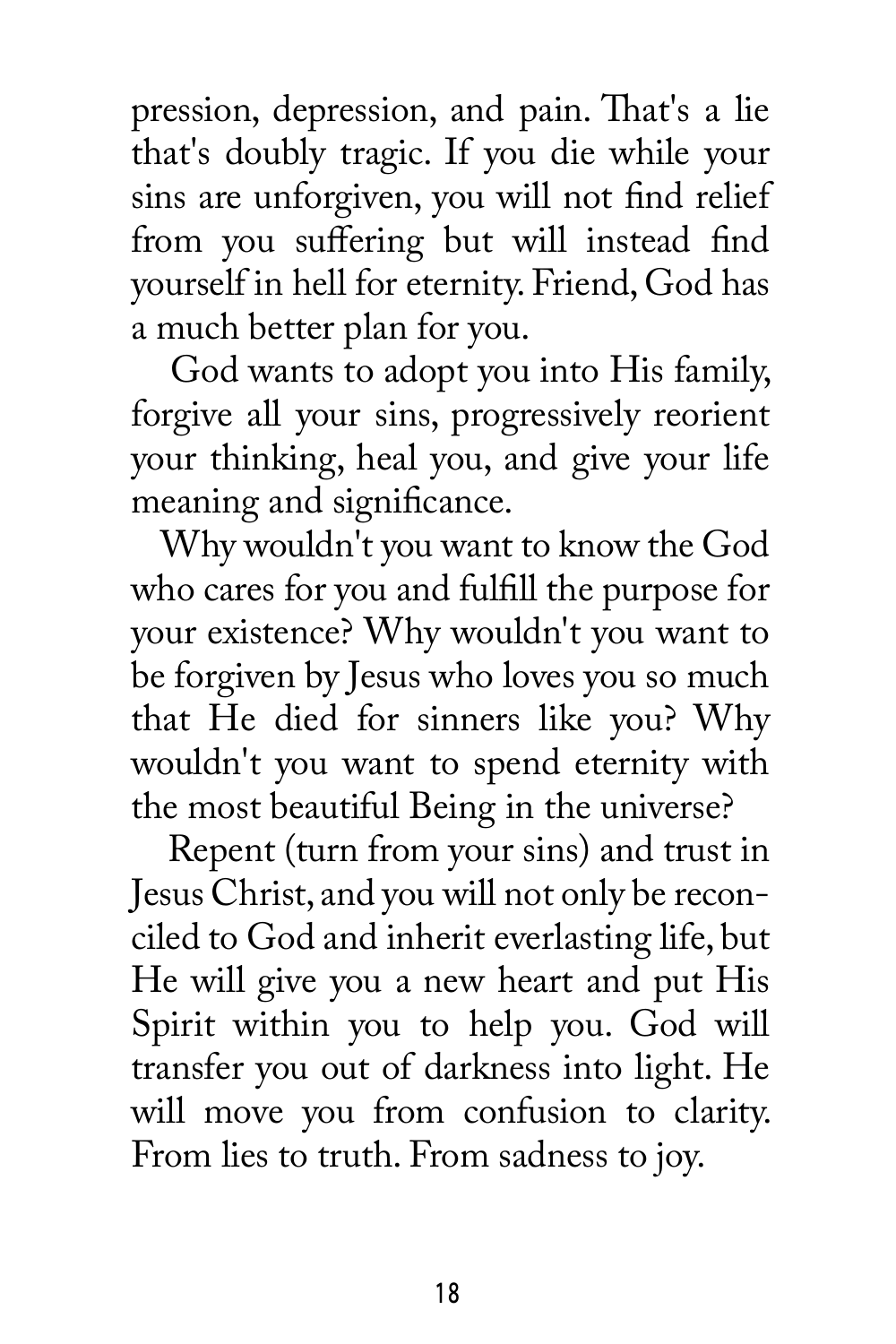That is what the rest of this booklet is abd but this is your starting place: be reconcil to God.



## REASON #2: **HOPFLESSNESS**

It has been said, "Man live about forty days wi out food, about three d without water, about ei

minutes without air... but only for second without hope."

Perhaps that describes you? When ho left, it took your will to live with it. Gett out of bed feels futile. School and w seem pointless. You know you should care about your future, but you don't.

 Frankly, you are responding the right way to the lies the world has been peddling you. The world tells you there's no reason for your existence, and there's no life after this life. How depressing is that? If you are just worm food, then you're exactly right to feel hopeless. When this lie threatens to pull you under, the Bible gives you a reason to live.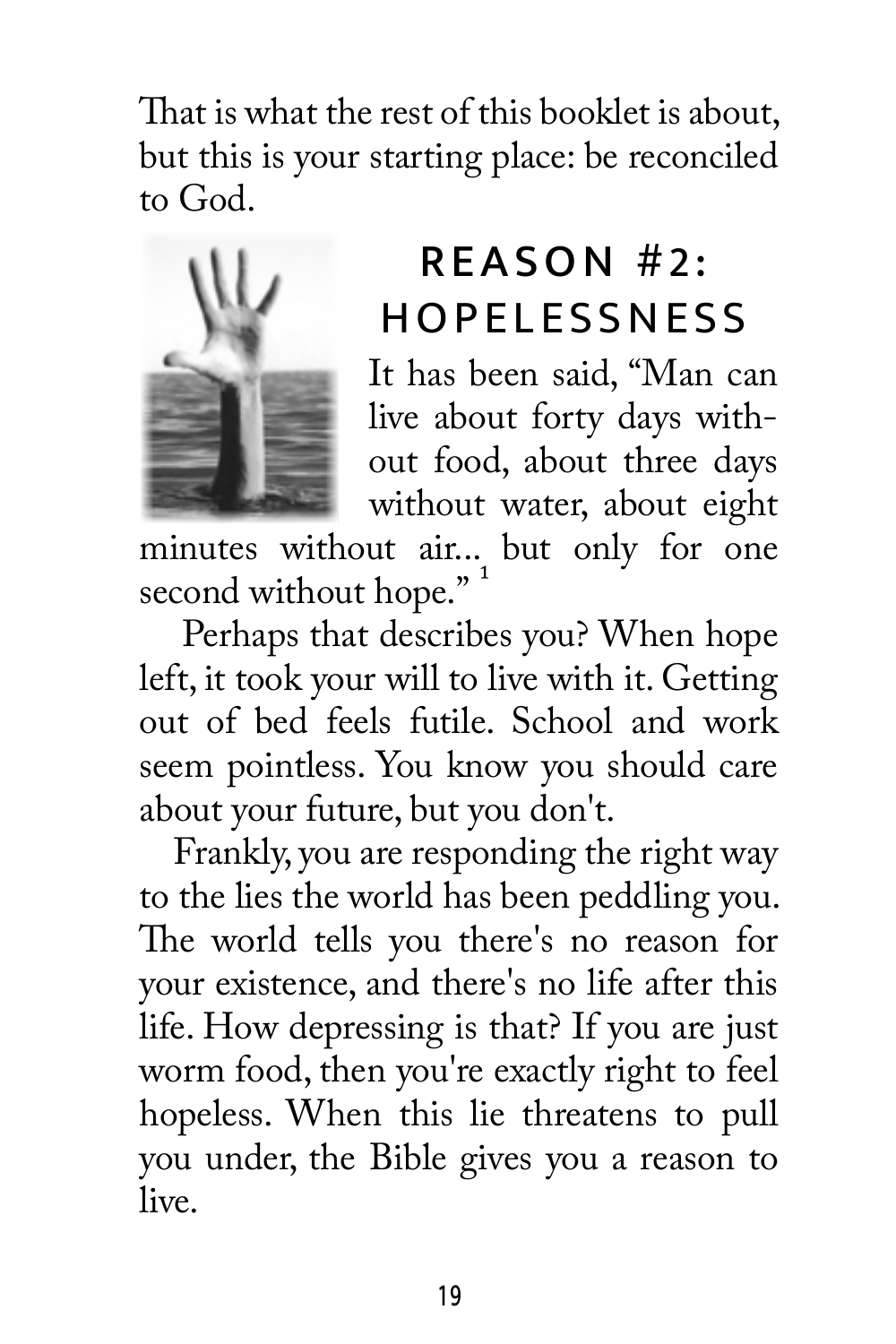

## THE BIBLICAL SOLUTION TO HOPELESSNESS

The Bible adamantly denies the lie that you are worthless worm food that will simply rot in the ground. You were

created in the image of God, and He has hardwired you to know you have a soul that will live forever (Ecclesiastes 3:11). That is why you can't shake the feeling that suicide isn't a good idea.

 Knowing we will not lie in a box until we decompose but can spend eternity in heaven is the most hopeful message we will ever hear. Jesus Christ said,

"Don't let your hearts be troubled. Trust in God, and trust also in me. There is more than enough room in my Father's home. If this were not so, would I have told you that I am going to prepare a place for you? When everything is ready, I will come and get you, so that you will always be with me where I am." (John 14:1–3)

 You are not worm food. You will receive an eternal body that will live forever some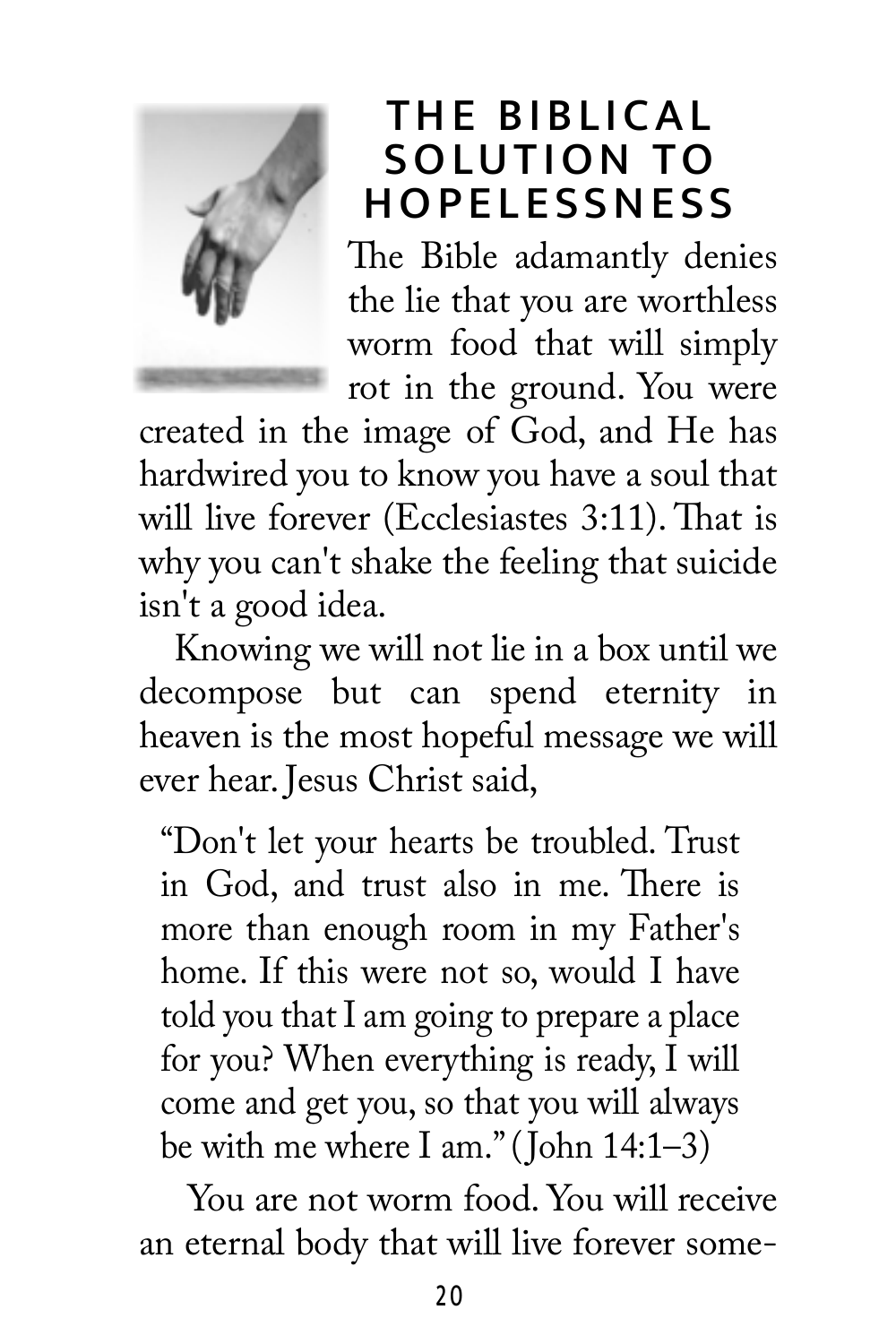where, either in heaven or in hell. If you have trusted in Christ, you can look forward to spending eternity with Him in a place that He is preparing just for you.

 In heaven, Jesus will dry your tears (Revelation 21:4). You will have no more aches, pains, disappointments, hurt feelings, or shameful memories. It is that hope that allowed the apostle Paul to write this about his extremely crummy circumstances (shipwrecks, beatings, imprisonment, etc.):

Yet what we suffer now is nothing compared to the glory he will reveal to us later. For all creation is waiting eagerly for that future day when God will reveal who his children really are.

 Against its will, all creation was subjected to God's curse. But with eager hope, the creation looks forward to the day when it will join God's children in glorious freedom from death and decay.

 For we know that all creation has been groaning as in the pains of childbirth right up to the present time. And we believers also groan, even though we have the Holy